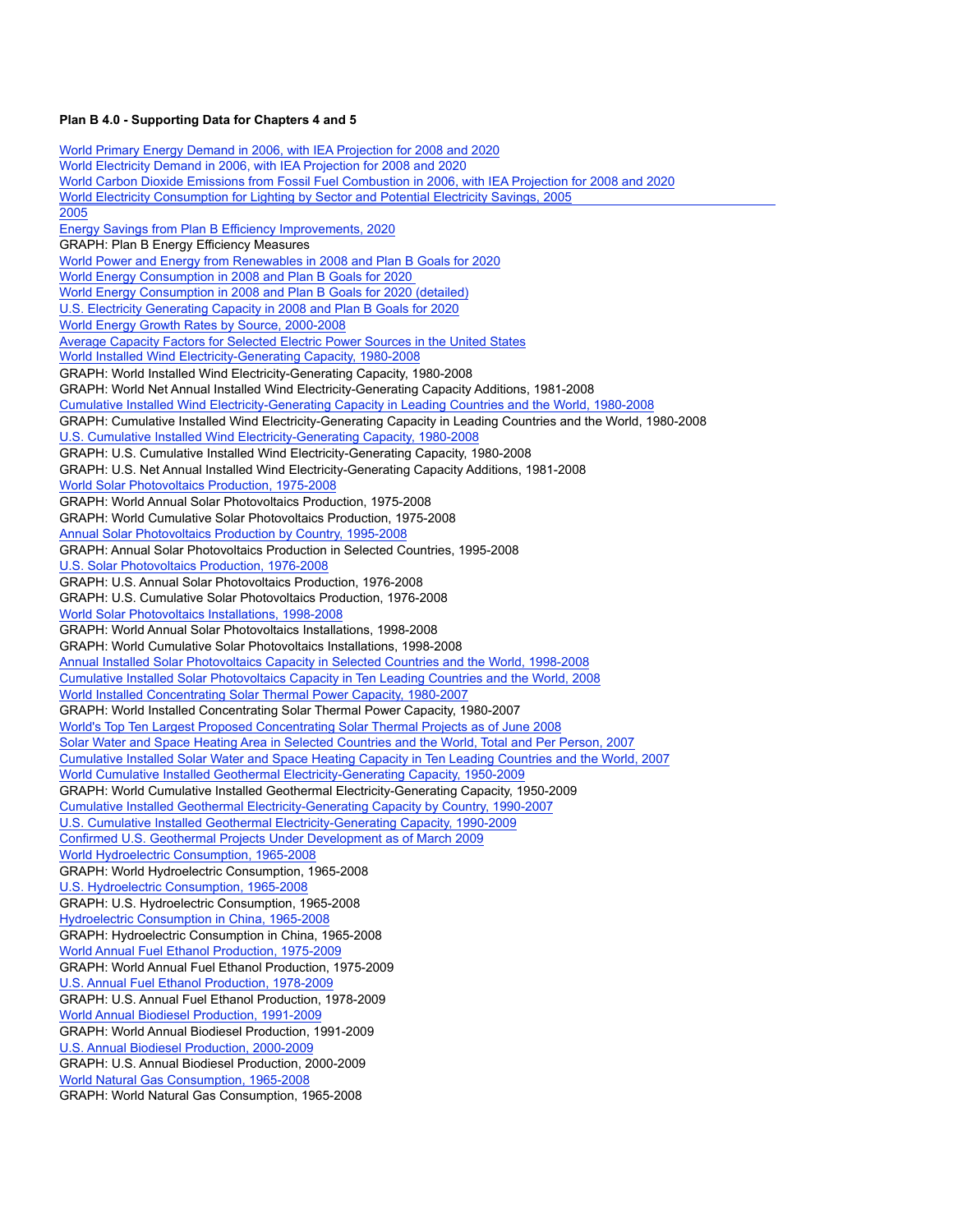U.S. Natural Gas Consumption, 1965-2008 GRAPH: U.S. Natural Gas Consumption, 1965-2008 Natural Gas Consumption in China, 1965-2008 GRAPH: Natural Gas Consumption in China, 1965-2008 World Oil Production, 1950-2008 GRAPH: World Oil Production, 1950-2008 World's 20 Largest Oil Discoveries U.S. Oil Consumption, 1965-2008 GRAPH: U.S. Oil Consumption, 1965-2008 Oil Consumption in China, 1965-2008 GRAPH: Oil Consumption in China, 1965-2008 Coal Consumption in Selected Countries and the World, 1980-2008 GRAPH: World Coal Consumption, 1980-2008 GRAPH: Coal Consumption, Select Countries, 1980-2008 World Cumulative Installed Nuclear Electricity-Generating Capacity, 1970-2008 GRAPH: World Cumulative Installed Nuclear Electricity-Generating Capacity, 1970-2008

A full listing of data for the entire book is on-line at: http://www.earthpolicy.org/index.php?/books/pb4/pb4\_data

This is part of a supporting dataset for Lester R. Brown, **Plan B 4.0: Mobilizing to Save Civilization** (New York: W.W. Norton & Company, 2009). For more information and a free download of the book, see Earth Policy Institute on-line at www.earthpolicy.org.